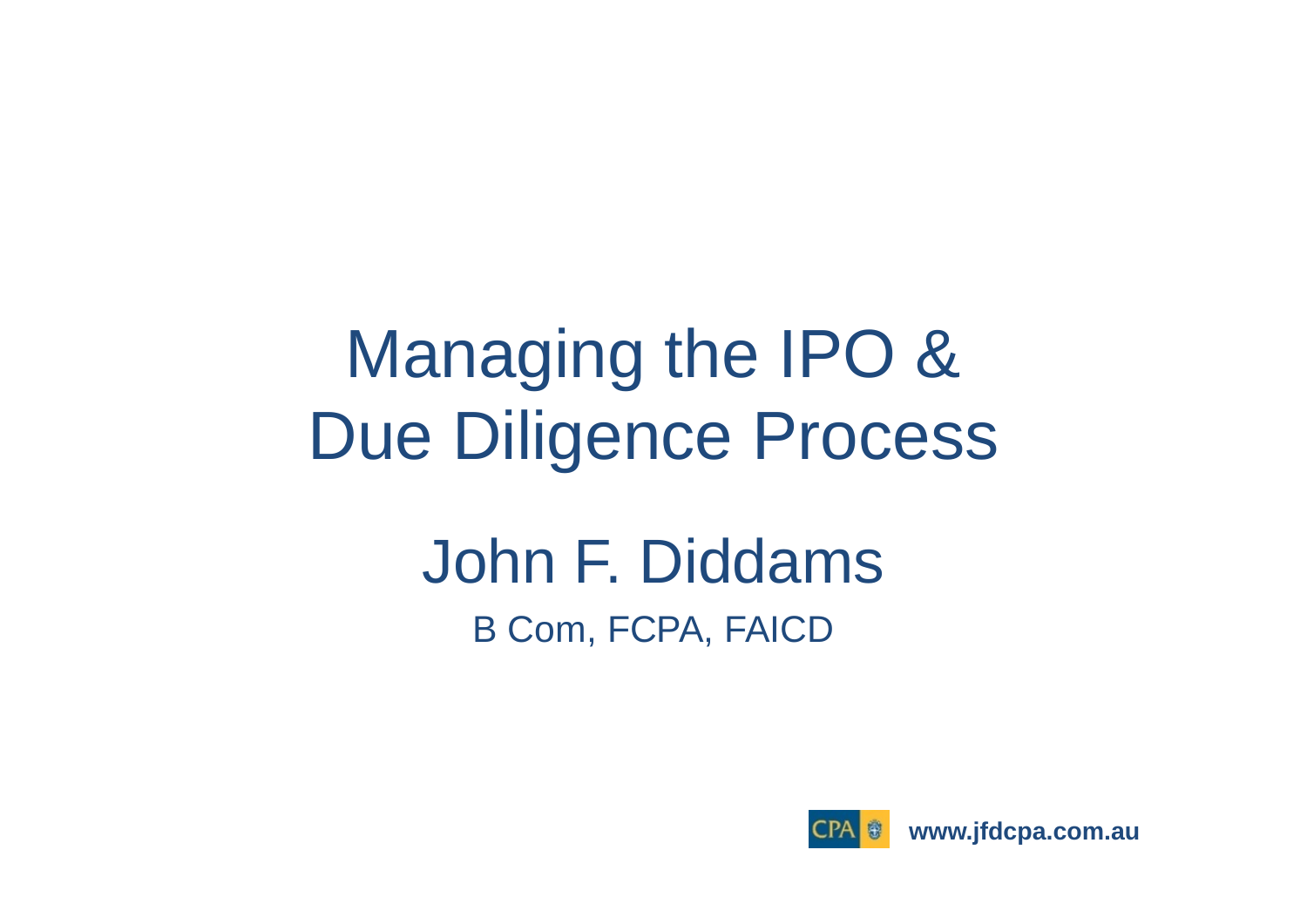# ASX Listing Criteria

- **Basic ASX Listing Requirements:** 
	- **A Real Business -** Structure & operations appropriate for a listed entity
	- **Governance**  Constitution must be consistent with ASX Listing Rules
	- **Disclosure -** Prospectus for IPO and ongoing continuous disclosure
	- **Market Liquidity -** Shareholder Spread, either 500 holders with \$2k of shares OR 400 holders (\$2k shares) and >25% not related parties.

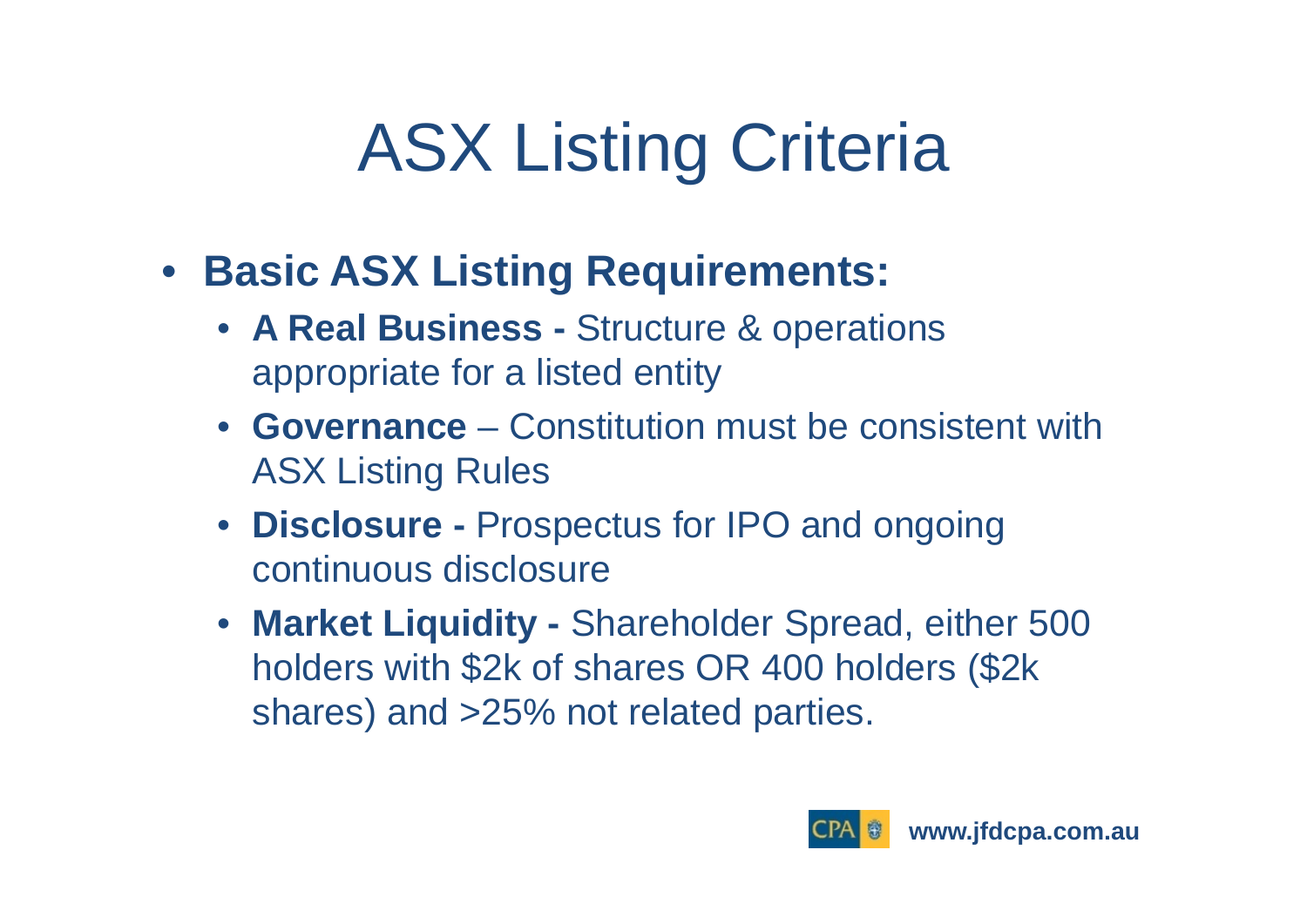# ASX Listing – "Front Door"

- **Comply with Listing Rule Chapters 1 & 2:**
	- **Profits test**  going concern, same business for 3 years, aggregate profit for 3 years at least \$1m, last year minimum \$400k & continuing to be profitable OR
	- **Assets Test**  NTA at least \$2m or market cap of minimum \$10m, <half in cash & commitments for >half of available cash, plus enough (>\$1.5m) working capital.
	- Investment company & PDF, extra rules.

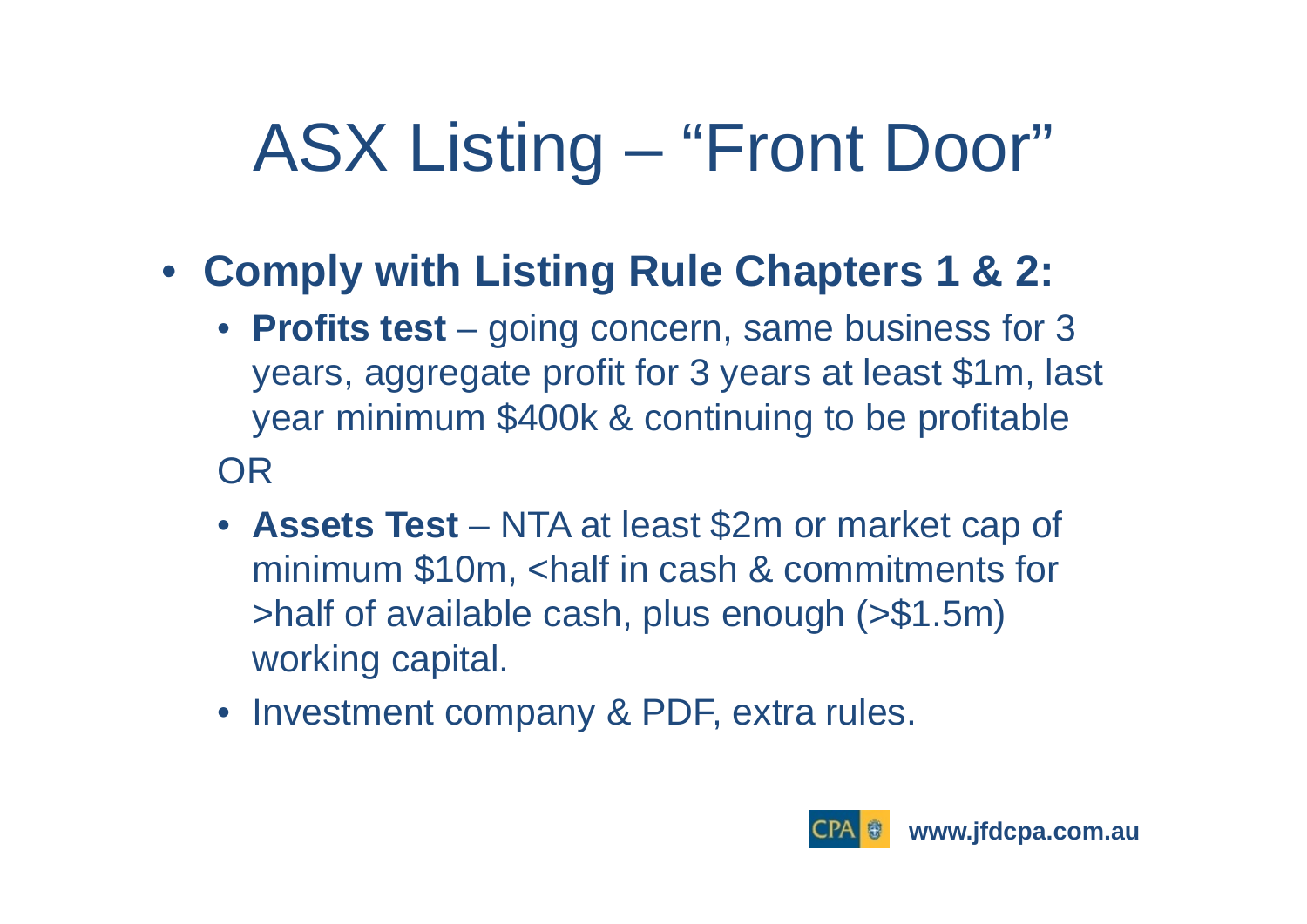# ASX Listing – "Back Door"

• **Back new business into existing ASX listed company (must also comply with Chapters 1 & 2)**

### • **Check carefully**:

- •Preferably not suspended from ASX
- $\bullet$ Issued Capital, substantial shareholders, options
- $\bullet$ Shareholder Spread & average holding value
- $\bullet$ Directors, control, compatibility
- $\bullet$ Loans & Liabilities, especially contingent
- •"Sleeping" disputes, litigation, etc
- •Cash resources & "burn rate"

### • **Adds further complexity, often a distraction**

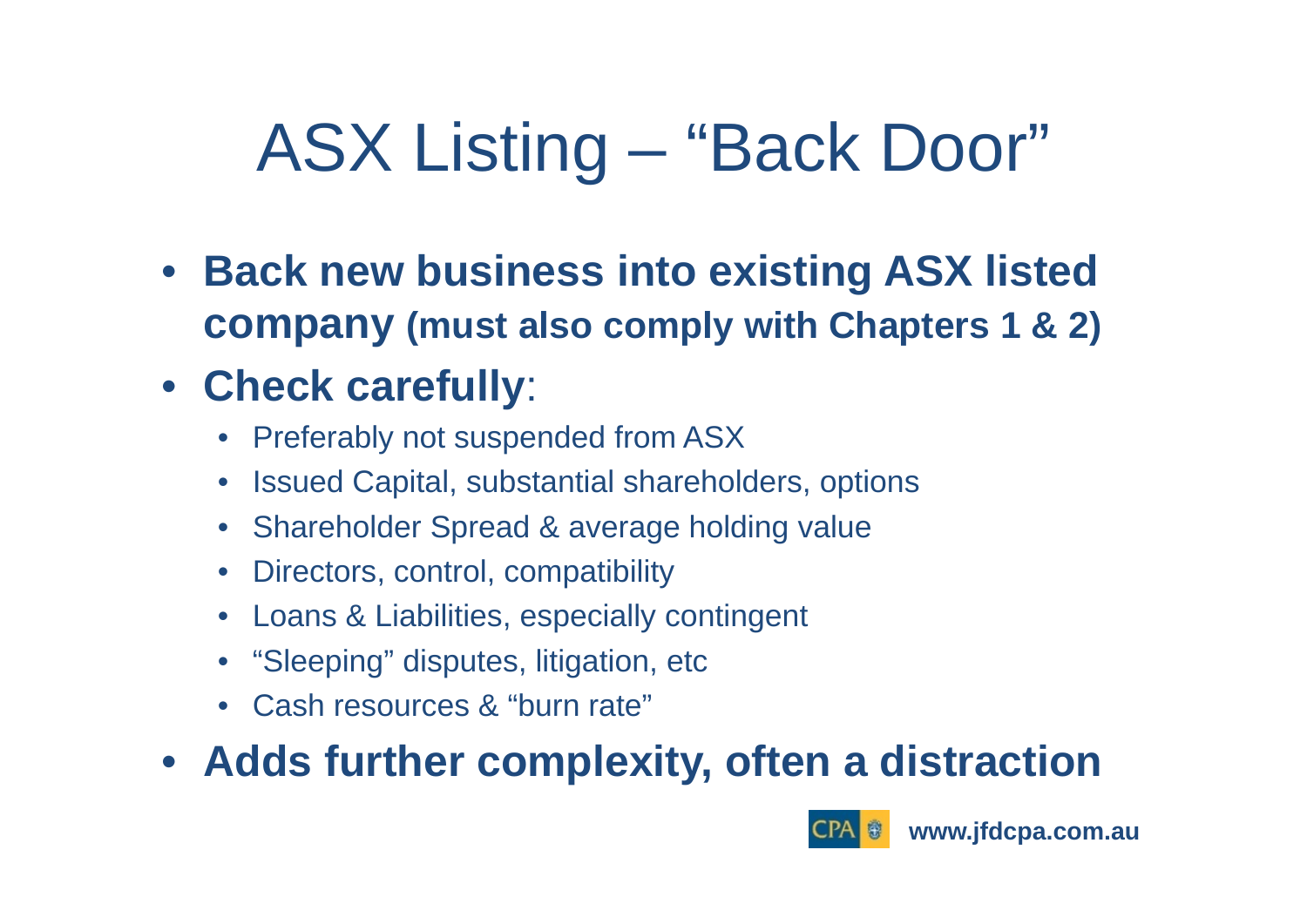## The IPO Process

- Can be a complicated, arduous & distracting process for management & board,
- CEO and management better to manage business they know,
- Have someone **who has done it before** manage the process for the Company
- Preferably with commercial experience, not just legal compliance,
- Need to set well defined goals & objectives and develop a plan to achieve them!
- •Due Diligence Committee should facilitate this.

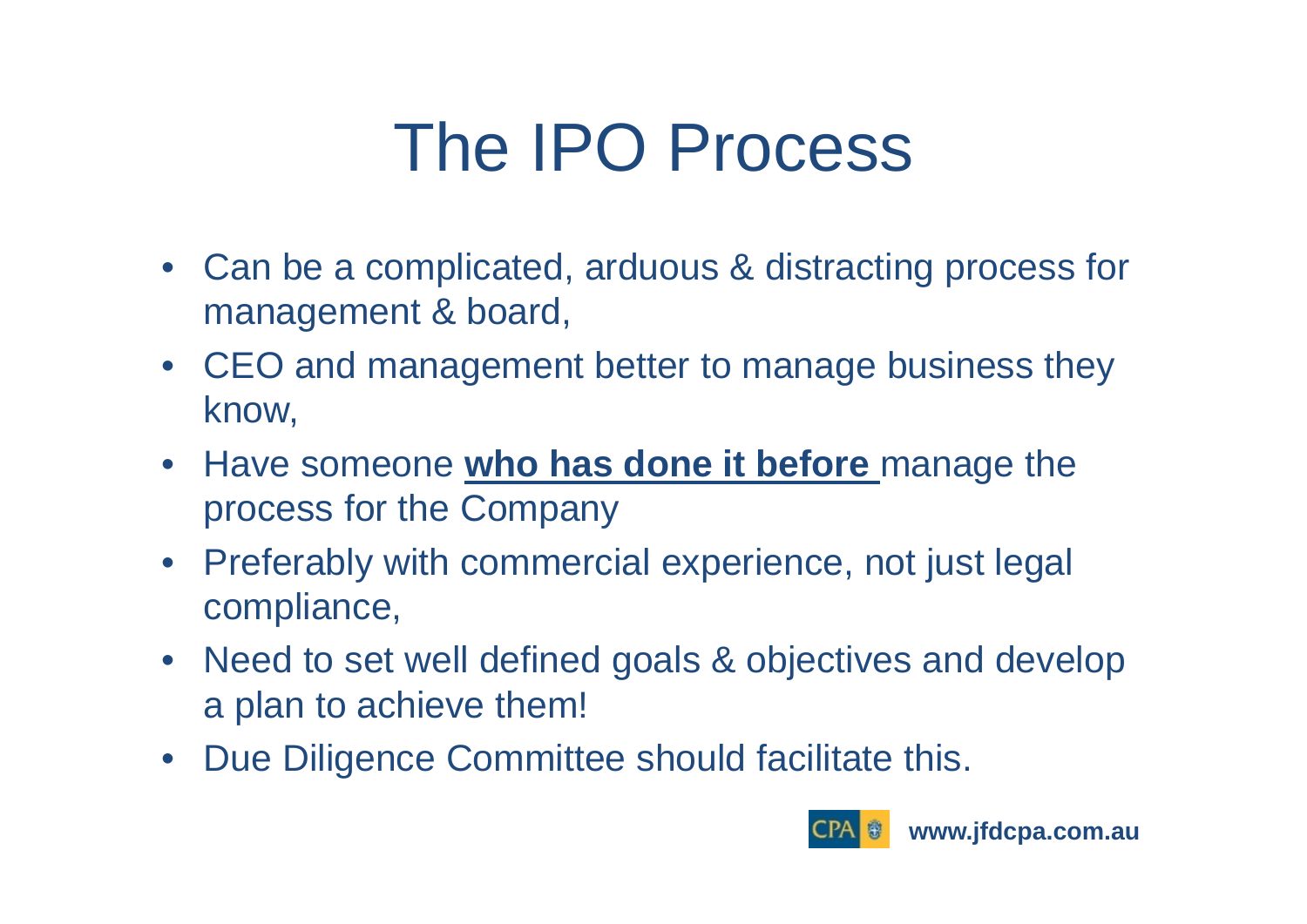## Advisors & Experts

- **Lawyers**, essential to the process to ensure legal compliance, but preferably with ASX listing experience, not just theory!
- $\bullet$  **Independent Accountants**, to prepare financial reports, proforma balance sheets, opinion on forecasts, etc.
- **Patent & Trade Mark Attorney**, to report if IP involved,
- $\bullet$  **Industry Experts**, to opine on industry, markets, business prospects, etc,
- **Sponsoring Broker or Underwriter**, essential to raise capital, obtain spread and manage after-market
- **PR & Investor Relations**, to put company & float in "best light"!
- **Share Registry**, to manage shareholder communications, maintain share register, etc.

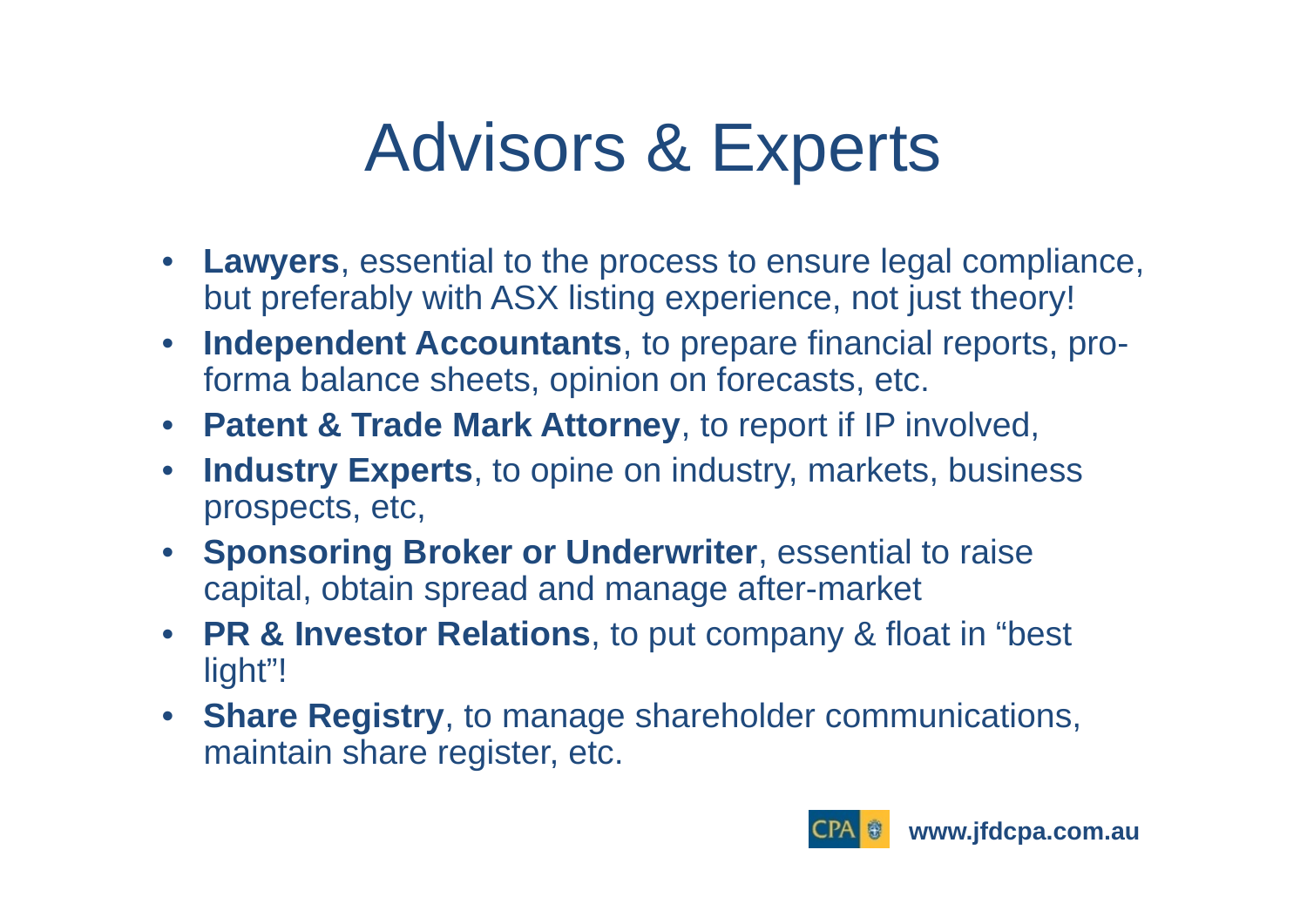# Due Diligence Committee

- DDC comprised of representatives from Company & advisors, to report to Board
- $\bullet$ DDC Chair should have done it before, but not be CEO
- • Often the lawyer, but preferably someone representing the Directors with commercial experience,
- DDC objective is to produce a Prospectus:
	- $\bullet$ with all info necessary for informed investment decision,
	- $\bullet$ that complies with Corps Law and ASX Listing Rules,
	- $\bullet$ to establish 'Due Diligence Defence" for Directors,
	- $\bullet$ facilitate post-vetting by ASIC, if required, and yet
	- $\bullet$ be attractive to market & potential investors!

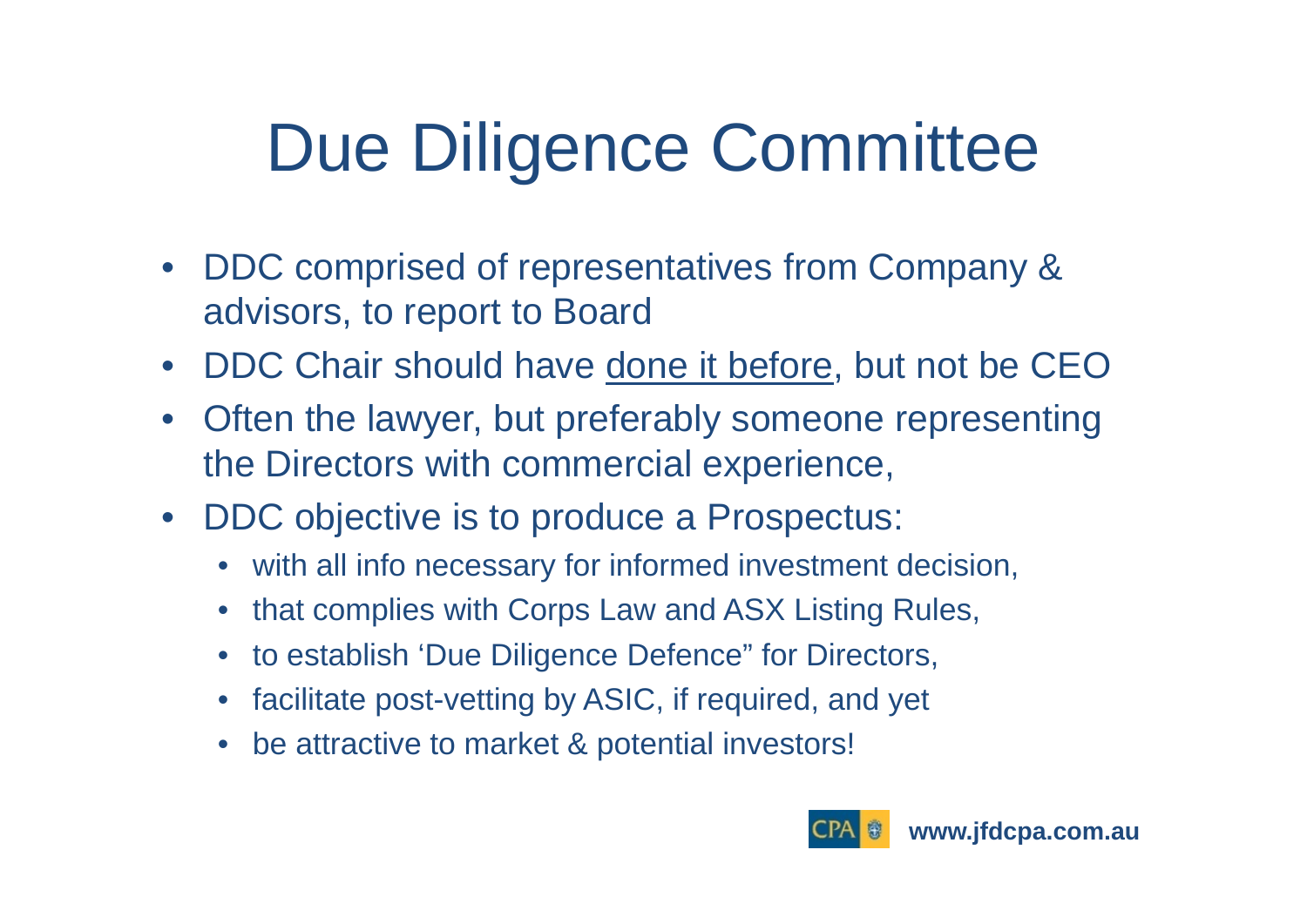## Due Diligence Process

#### $\bullet$ **DDC must manage & co-ordinate IPO Process:**

- Agree on nature & scope of the process,
- Set materiality thresholds,
- $\bullet$  Allocate responsibilities for enquires to relevant advisors & experts,
- Consider the reports of those advisors & experts,
- Liaise with the Prospectus drafting committee,
- Ensure, through verification & other procedures, that Prospectus complies with the law and not misleading or deceptive,
- Provide a report to the Board before Directors sign the Prospectus.

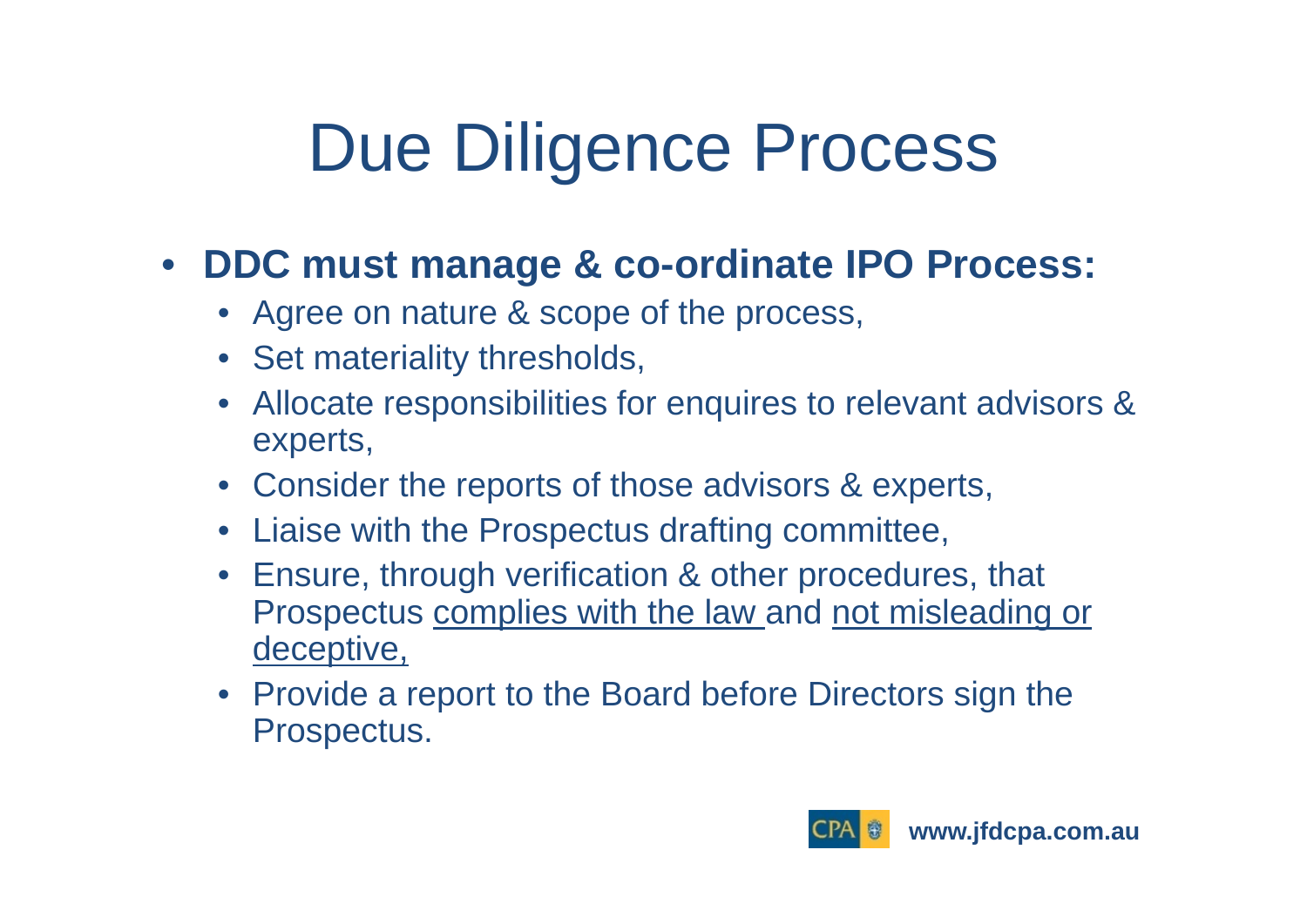## Contents of a Prospectus

- $\bullet$  **Will vary according to company, business and industry, but generally would include:**
	- $\bullet$ Chairman's letter, an executive summary
	- $\bullet$ The Offer, number of shares, price, terms, etc,
	- $\bullet$ The business and why it is worth investing in,
	- $\bullet$ The industry/market, and why it is attractive,
	- $\bullet$ The people and why they are worth backing,
	- $\bullet$ The Experts Reports, in support of the offer,
	- $\bullet$ The Financials, possibly forecasts, pro-forma balance sheet, etc
	- $\bullet$ The Risks, including specific, market & industry,
	- $\bullet$ Corporate Governance statement,
	- •Material Contracts & other information
- •**Often conflict between legal and commercial aspects**

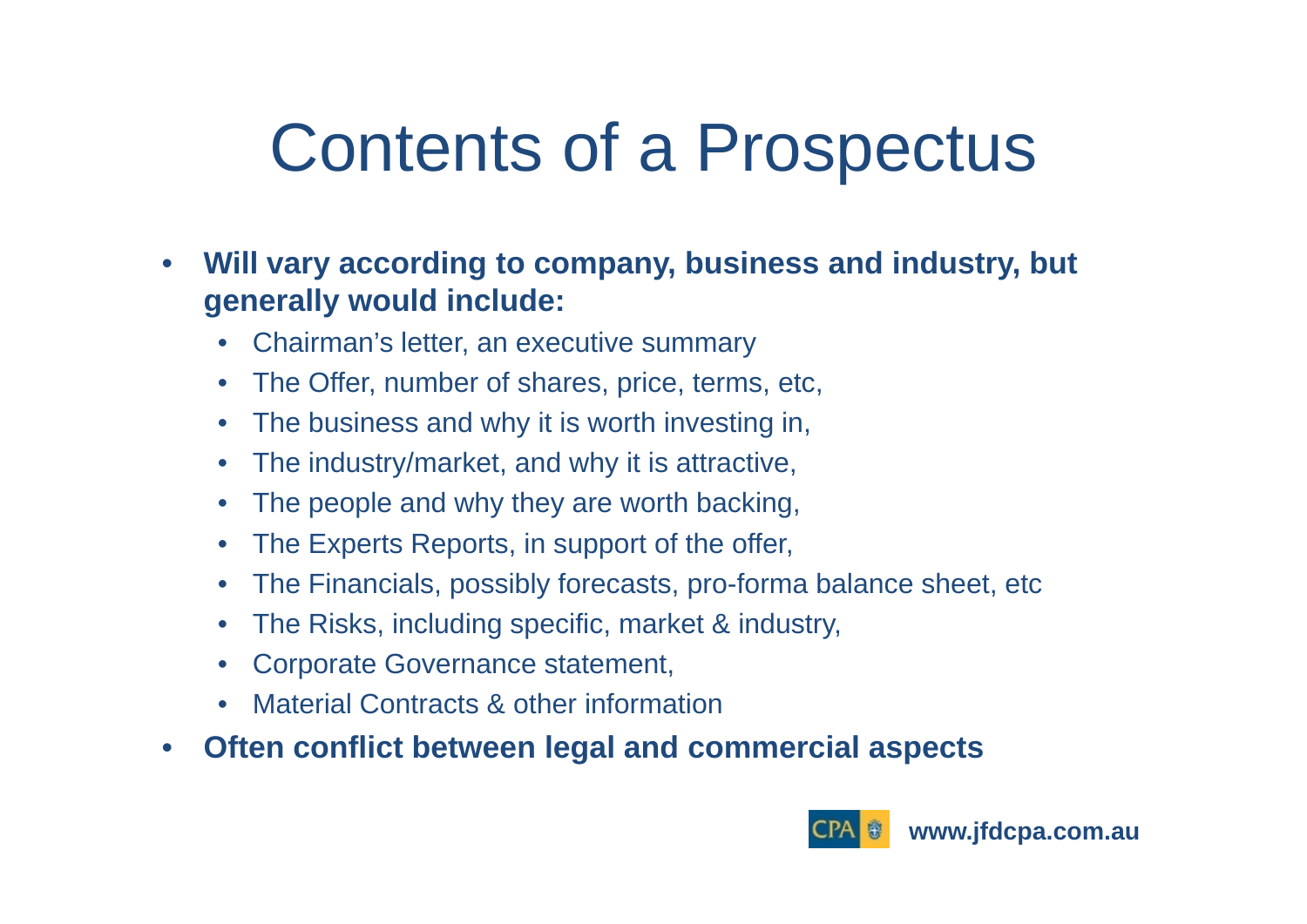# Significant IPO Issues

#### $\bullet$ **Many & varied, but DDC likely to have to consider:**

- •Capital structure, pre & post IPO
- Vendor and Founders shares, escrow conditions
- $\bullet$ Profit forecasts & projections, ASIC guidelines
- $\bullet$ Employment Contracts, ESOP
- $\bullet$ Intellectual Property, protection, valuation
- $\bullet$ Acquisitions, subject to IPO
- $\bullet$ Goodwill & intangible assets, carrying value, amortisation
- $\bullet$ Risks & mitigation (company, market, industry, economic, etc)
- $\bullet$ IPO pricing, valuation of industry peers, market segments,
- $\bullet$  Levels of disclosure to:
	- Ensure adequate for investors, regulators, etc,
	- Protection of Directors, but
	- Still attractive to market (ie: legal &commercial balance)

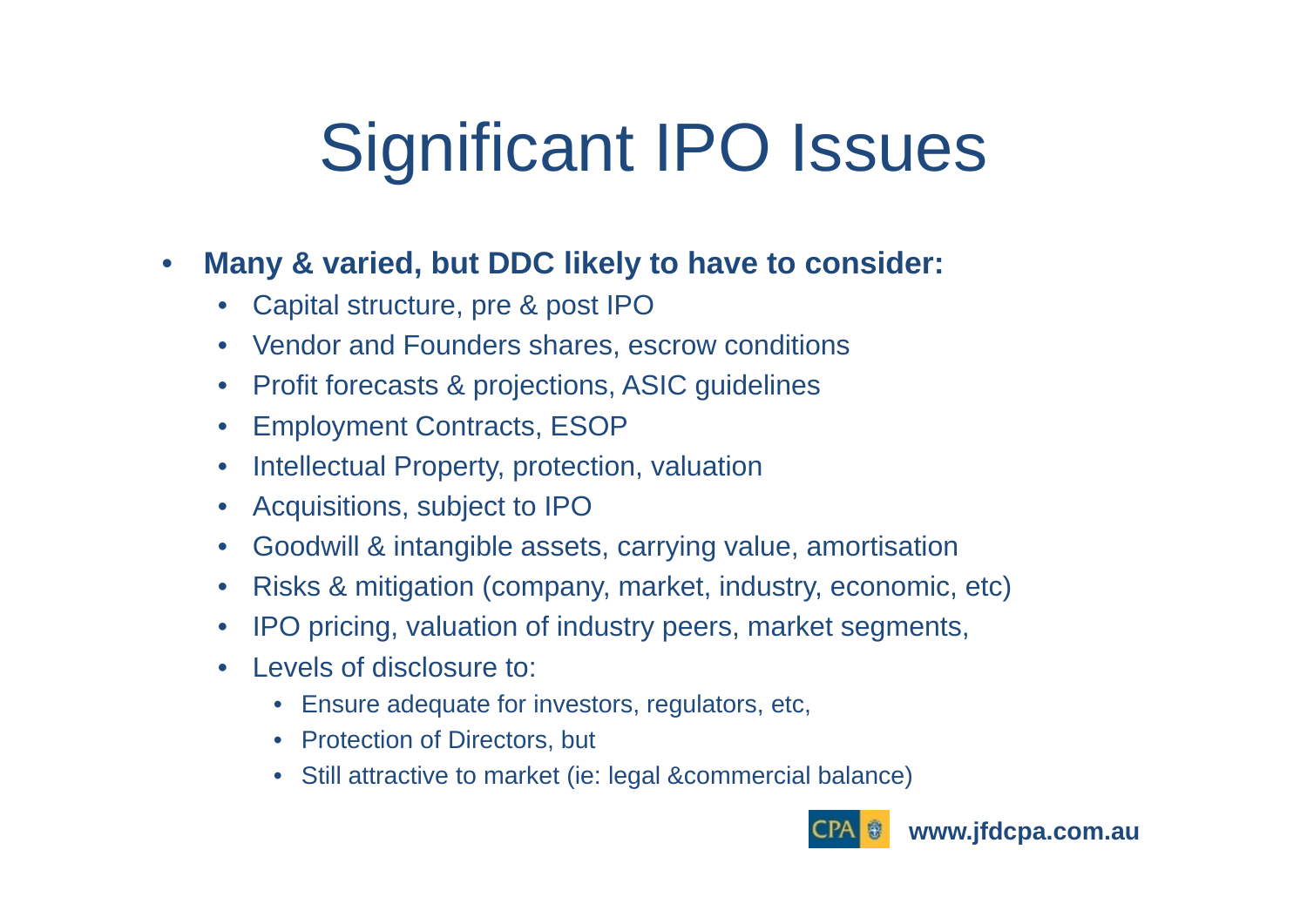# Due Diligence Defence

- Will protect Directors from Prosecution, only if they can prove, in relation to a defective statement in the Prospectus, they:
	- •had made inquiries that were reasonable,
	- $\bullet$ had reasonable grounds to believe, and
	- $\bullet$  believed at all material times that the statement was not misleading, or
	- that there was no material omission from the Prospectus.
- A key benefit of a well managed and documented DDC process.

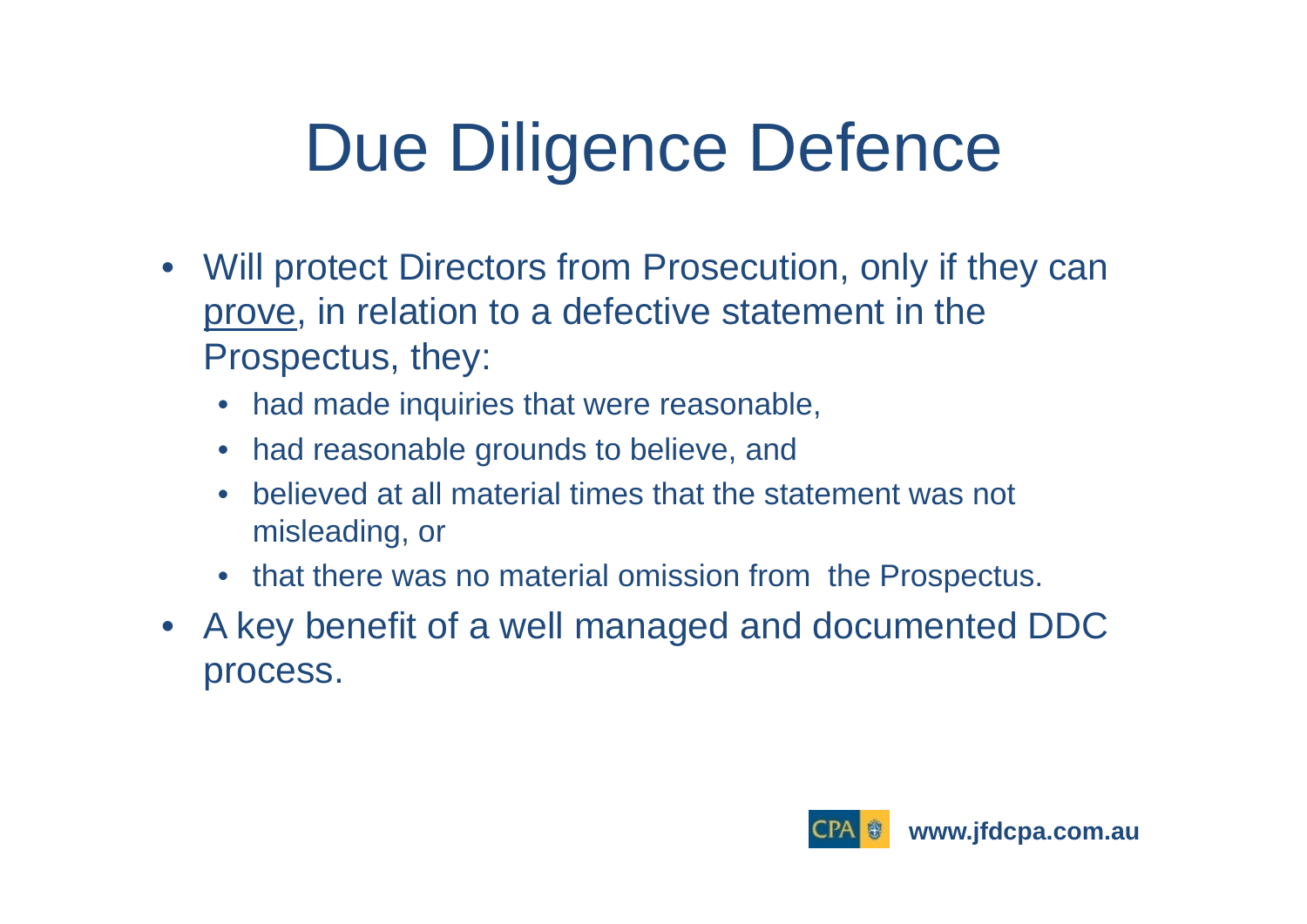# IPO Timeline & Cost

### • **Timeline:**

- • Generally 4 to 6 months, depending on how well prepared the Company is, more if company restructuring, etc, to be done.
- Back door listings can be quicker, but not much.

#### •**Cost:**

- From \$200k minimum to \$500k+, depending on size and again, on how well prepared the company is,
- PLUS 4% to 6% average on the money raised through the IPO.
- $\bullet$  Easy for costs to blow out, if process not properly managed and/or it takes more time.
- Opportunity cost (for company, board & management) is high if you get it wrong!

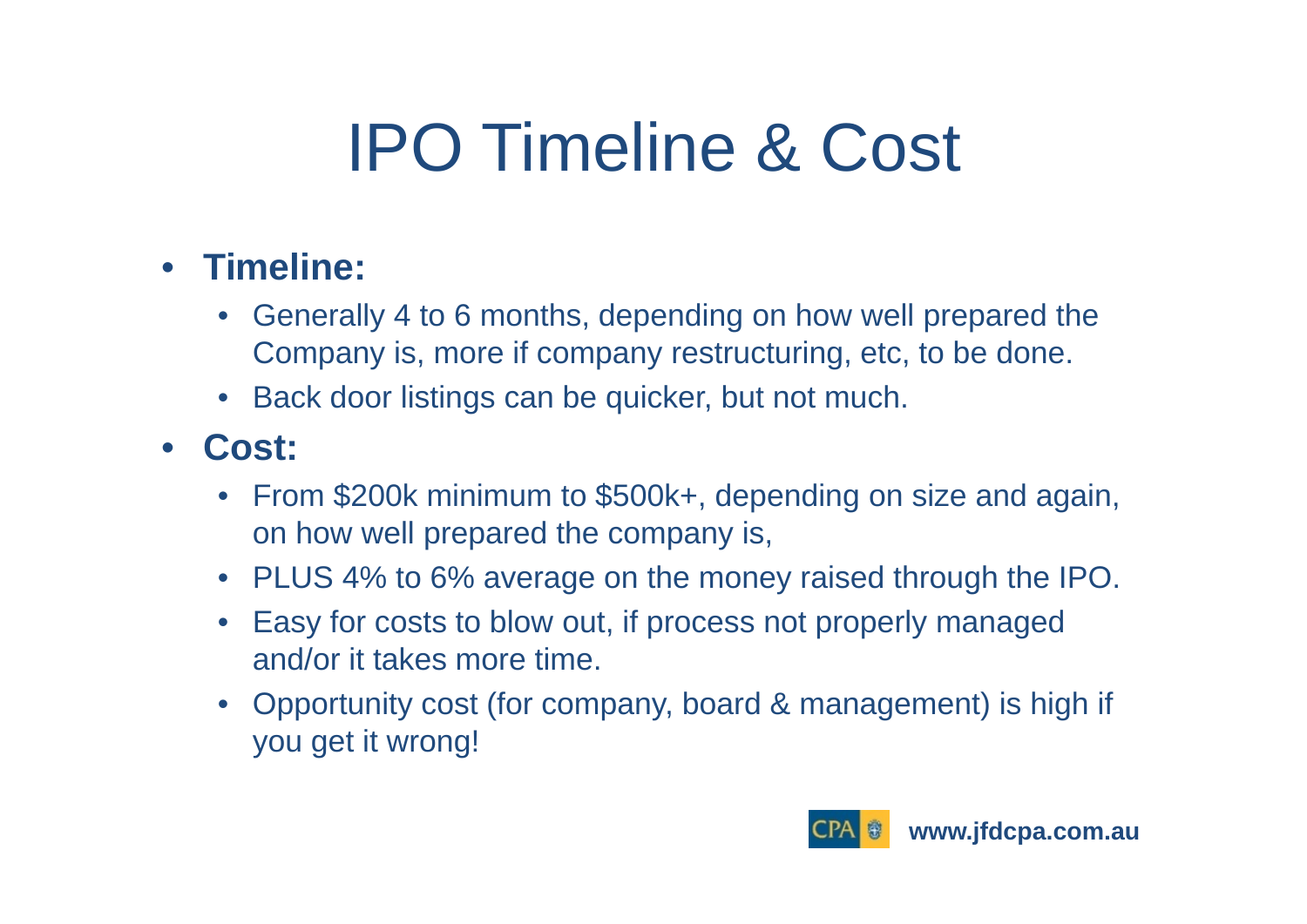# Managing the IPO Process

#### $\bullet$ **Fundamental principals to consider:**

- •Need a well defined objective & plan to achieve it,
- $\bullet$ Have someone who has done it before, manage the IPO and the due diligence process,
- $\bullet$ Have someone experienced on "your side" to manage the process and the input from advisors & experts, and
- $\bullet$ Note that directors are personally liable for the prospectus and cannot outsource this liability to others.

#### •**Consideration of these principals will:**

- •Meet statutory & commercial requirements,
- $\bullet$ minimise director liability,
- Save time, and
- •Save money in the process.